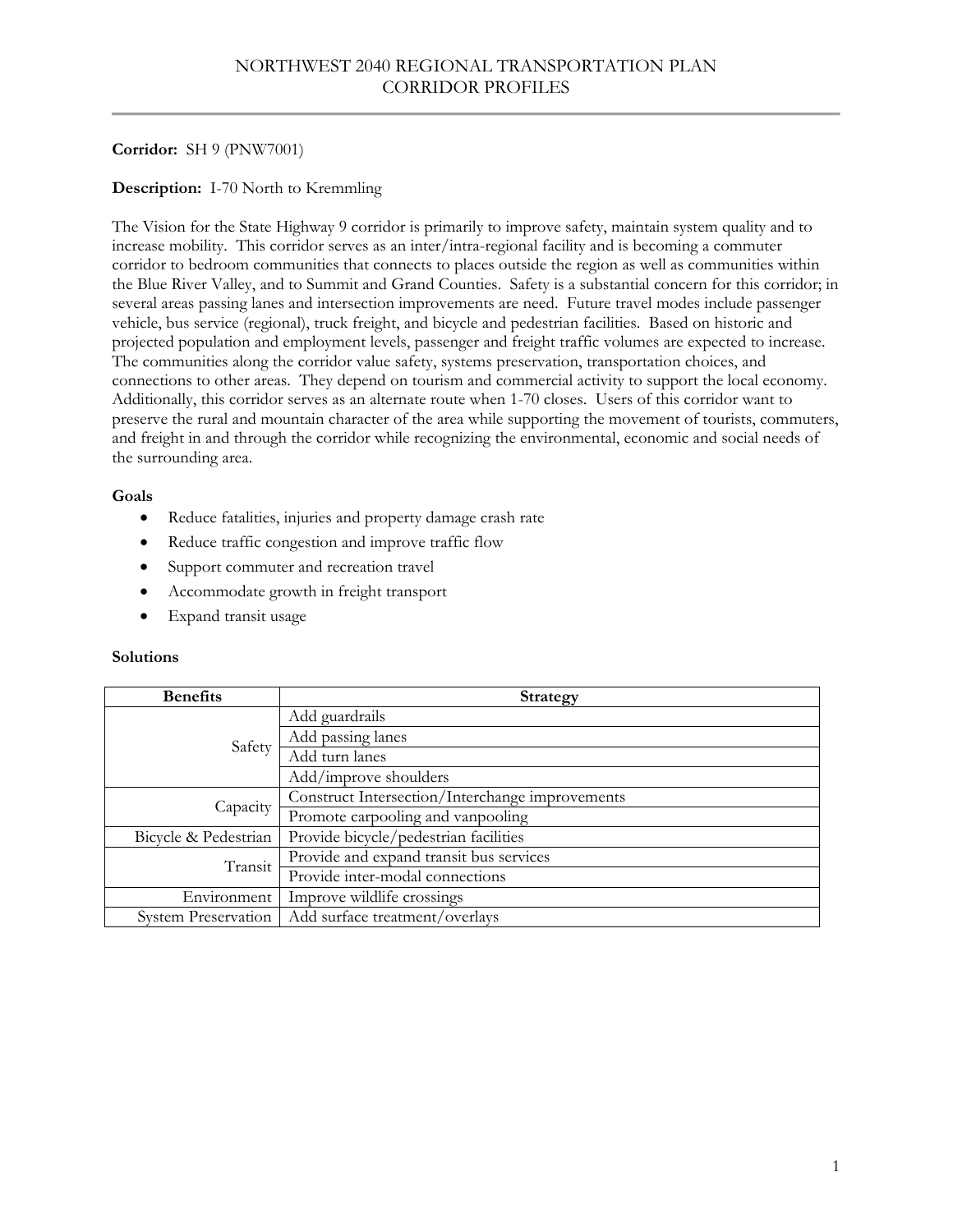## **Corridor:** SH 13 (PNW7002)

### **Description:** Rifle North to Wyoming Border

The Vision for the State Highway 13 corridor is primarily to improve safety and to maintain system quality. This corridor serves as an inter/intra-regional facility that provides local access as well as a north-south connection linking the communities from Rifle north to the Wyoming border area. Additionally, this corridor serves as an alternate route when I-70 closes. Energy extraction including coal, oil, oil shale, and natural gas will continue to result in an increase in heavy vehicles that serve the industry. Future travel modes include passenger vehicle, transit, truck freight and aviation (Meeker Airport). Based on historic and projected population and employment levels, both passenger and freight traffic volumes are expected to increase. The communities along the corridor value safety, systems preservation and connections to other areas. They depend on tourism and agriculture/ranching for their economic livelihood. Therefore, users have called for 12 foot lanes and 8 foot shoulders and passing lanes.Users of this corridor want to preserve the rural character of the area while supporting the movement of tourists, recreational usage, commuters, freight, energy extraction, and farm-to-market products in and through the corridor while recognizing the environmental, economic and social needs of the surrounding area. The Transportation Commission ranked this corridor for consideration as an NHS facility due to its function as a major north/south connector in northwestern Colorado.

#### **Goals**

- Reduce fatalities, injuries and property damage crash rate
- Support recreation travel
- Preserve and enhance the existing transportation system
- Accommodate growth in freight transport
- Ensure that airport facilities are maintained in a safe operating condition and are adequate to meet the existing and projected demands

| <b>Benefits</b>            | <b>Strategy</b>                                           |
|----------------------------|-----------------------------------------------------------|
| Safety                     | Construct auxiliary lanes (passing, turn, accel/decel)    |
|                            | Add/improve shoulders                                     |
|                            | Improve geometrics                                        |
|                            | Add passing lanes                                         |
| Capacity                   | Construct, improve and maintain the system of local roads |
| Aviation                   | Meet airport facility objectives in Airport System Plan   |
| <b>System Preservation</b> | Add Surface treatment/overlays                            |
|                            | Bridge repairs/replacement                                |
| Environment                | Improve wildlife crossings                                |
| Transit                    | Provide and expand transit services                       |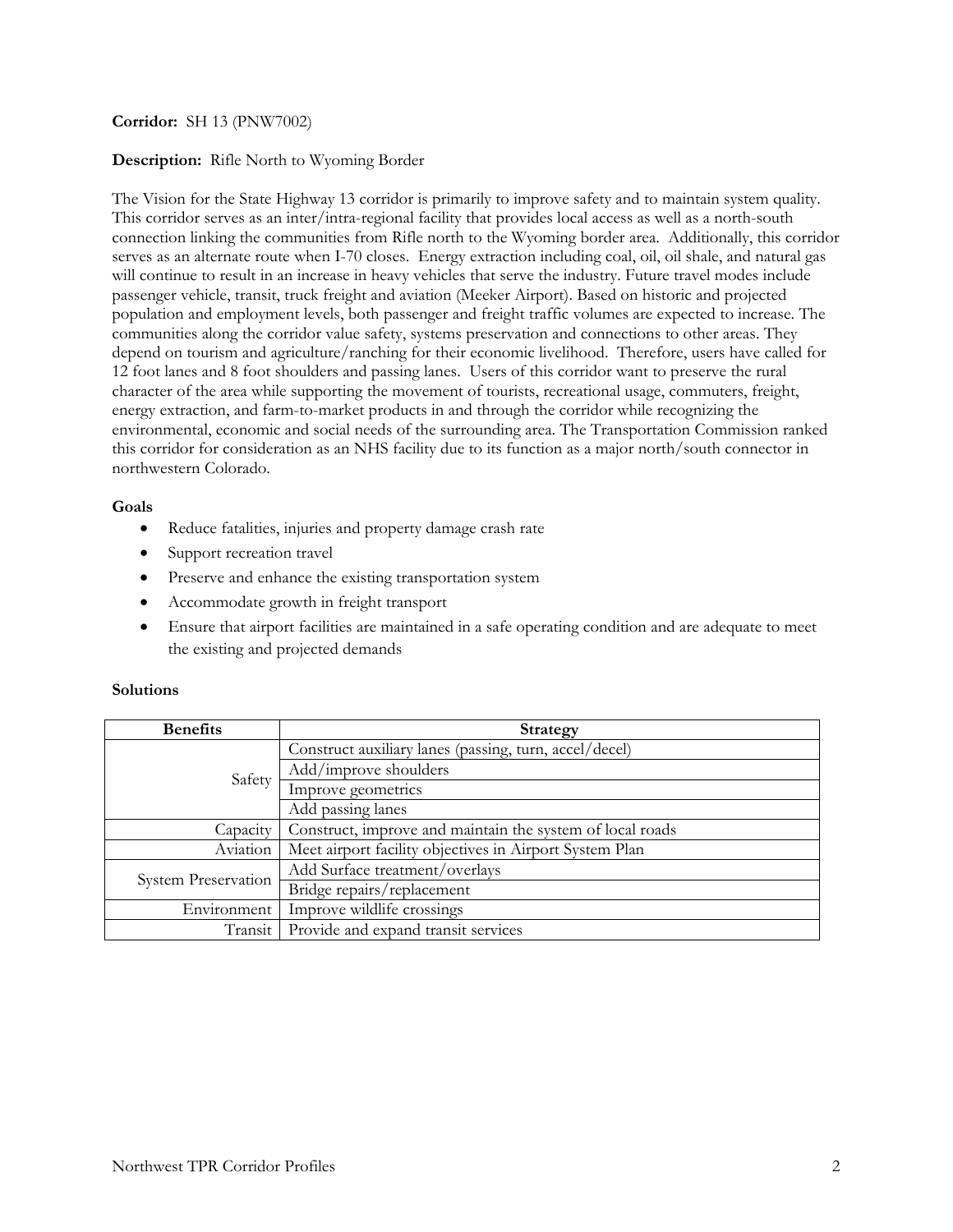## **Corridor:** SH 14 (PNW7003)

### **Description:** US 40 to County Line

The Vision for the State Highway 14 corridor is primarily to improve safety and maintain system quality. This corridor serves as an inter/intra-regional facility that provides local, recreational and tourist access to and within North Park. Future travel modes include passenger vehicles and truck freight. Based on historic and projected population and employment levels, both passenger and freight traffic volumes are expected to increase marginally. Currently, however, this corridor is being used by heavy trucks to transport dead trees killed by the recent beetle infestation in addition to heavy summer tourism traffic. Therefore, users have called for 12 foot lanes and 8 foot shoulders to promote safety and foster economic activity. The communities along the corridor value high levels of safety, and system preservation. They depend on tourism, agriculture and ranching as the basis for their local economy. Users of this corridor want to preserve the rural, mountain, and agricultural/ranching character of the region while supporting the movement of tourists, freight, and farm-to-market products in and through the corridor while recognizing the environmental, economic and social needs of the surrounding area.

### **Goals**

- Reduce fatalities, injuries and property damage crash rate
- Support recreation travel
- Eliminate shoulder deficiencies
- Preserve and enhance the existing transportation system
- Expand transit usage

| <b>Benefits</b>     | <b>Strategy</b>                                 |
|---------------------|-------------------------------------------------|
| Safety              | Add guardrails                                  |
|                     | Add/improve shoulders                           |
|                     | Improve geometrics                              |
| Capacity            | Construct intersection/interchange improvements |
|                     | Promote carpooling and vanpooling               |
| Transit             | Provide and expand transit bus services         |
| System Preservation | Add surface treatment/overlays                  |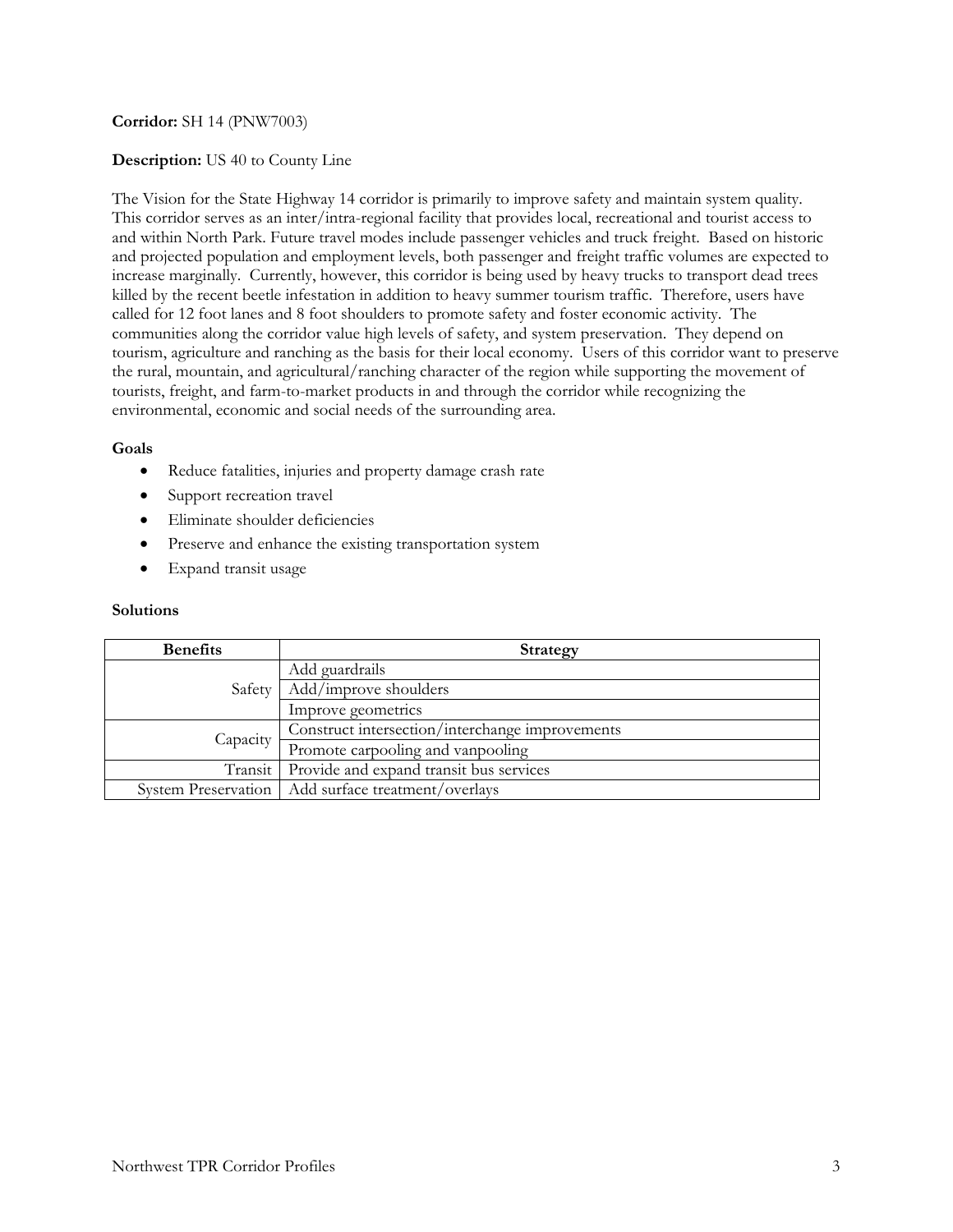## **Corridor:** U.S. 34 (PNW7004)

### **Description:** North of Granby to Estes Park

The Vision for the U.S. 34 corridor is primarily to maintain system quality as well as to improve safety and to increase mobility. This corridor while a component of the National Highway System also provides local and intra-regional access as well as a direct connection to Rocky Mountain National Park. Currently the corridor is being used by heavy trucks for transporting trees killed by the recent beetle infestation in addition to heavy summer tourism traffic. Future travel modes include passenger vehicle and bus service. Based on historic and projected population and employment levels, passenger traffic volumes are expected to increase while freight volume will marginally grow. The communities along the corridor value system quality, improving safety, and transportation choices. They primarily depend on tourism for their economic livelihood. Users of this corridor want to preserve the rural and mountain character of the area while supporting the movement of tourists and commuters in and through the corridor while recognizing the environmental, economic and social needs of the surrounding area.

### **Goals**

- Support recreation and commuter travel
- Provide for tourist-friendly travel
- Eliminate shoulder deficiencies
- Preserve and enhance the existing transportation system
- Expand transit usage

| <b>Benefits</b>      | <b>Strategy</b>                                            |
|----------------------|------------------------------------------------------------|
| Safety               | Add turn lanes                                             |
|                      | Add/improve shoulders                                      |
|                      | Market transit services and provide incentives             |
|                      | Transit   Provide and expand transit bus and rail services |
|                      | Provide inter-modal connections                            |
| Bicycle & Pedestrian | Provide bicycle/pedestrian facilities                      |
|                      | Environment Promote environmental responsibility           |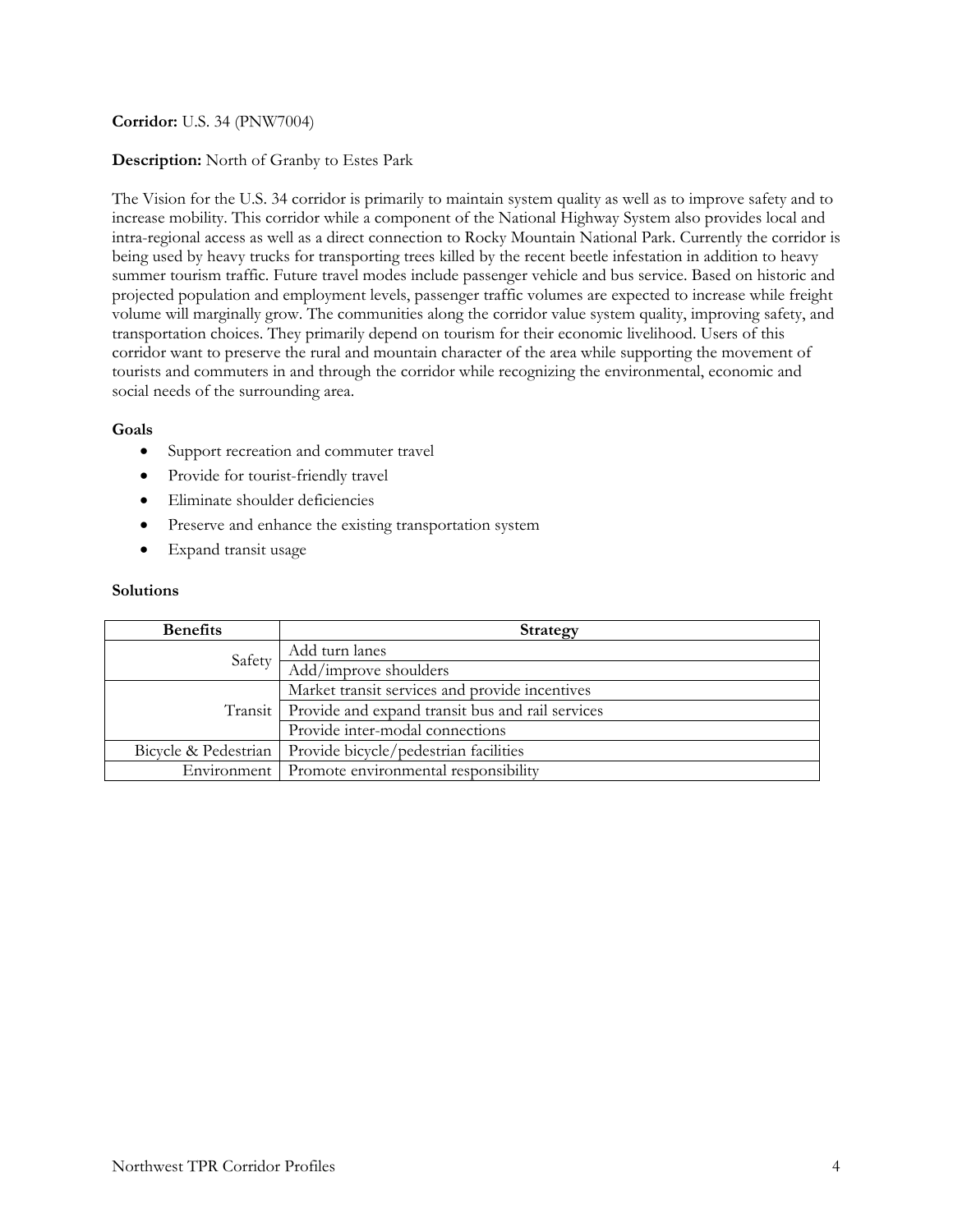## **Corridor:** U.S. 40 East (PNW7005)

### **Description:** West of Craig East to Empire/I-70

The Vision for the U.S. 40 corridor (Segment 2) is primarily to maintain system quality, improve safety and increase mobility. This corridor serves as a multi-modal National Highway System facility that connects to places outside the region as well as linking communities, recreation sites and agricultural operations within the Corridor. US 40 between Craig and Steamboat is a commuter link and US 40 from the Front Range to Steamboat Springs serves tourism and recreational traffic. Traffic congestion is a problem for this corridor, particularly in the local communities, including Craig to Steamboat Springs, and Winter Park to Granby. Energy extraction including coal, oil, oil shale, and natural gas will continue to result in an increase in heavy vehicles that serve the industry. This area is subject to avalanche concerns, unique weather, and topography. Safety is a substantial concern for this corridor; in several areas passing lanes and intersection improvements are needed. Future travel modes include passenger vehicle, regional bus service, passenger rail, truck freight, and rail freight, aviation (Granby, Kremmling, Steamboat, Hayden and Craig Airports) and bicycle and pedestrian facilities. Based on historic and projected population and employment levels, both passenger and freight traffic volumes are expected to increase. The communities along the corridor value system preservation, improved safety, and high levels of mobility, transportation choices, and connections to other areas. They depend on tourism, construction, recreational usage, agriculture/ranching, energy extraction and commercial activity for their economic livelihood. Users of this corridor want to preserve the rural, mountain, and agricultural/ranching character of the area while supporting the movement of tourists, commuters, freight, and farm-to-market products in and through the corridor while recognizing the environmental, economic and social needs of the surrounding area.

### **Goals**

- Preserve and enhance the existing transportation system
- Reduce traffic congestion, improve traffic flow, and provide for safe movement of bicycles/pedestrians
- Reduce fatalities, injuries and property damage crash rate
- Expand transit usage
- Ensure that airport facilities are maintained in a safe operating condition and are adequate to meet existing and projected demand Strategies

| <b>Benefits</b> | <b>Strategy</b>                                              |
|-----------------|--------------------------------------------------------------|
| Safety          | Construct auxiliary lanes (passing, turn, accel/decel)       |
|                 | Add Guardrails                                               |
|                 | Add/improve shoulders                                        |
|                 | Consolidate & limit access & develop access management plans |
| Capacity        | Construct Intersection/Interchange improvements              |
|                 | Promote carpooling and vanpooling                            |
| Transit         | Construct and maintain Park and Ride facilities              |
|                 | Provide and expand transit bus and rail services             |
| Aviation        | Meet airport facility objectives in Airport System Plan      |
| Freight         | Improve railroad crossings                                   |
| Environment     | Improve wildlife crossings                                   |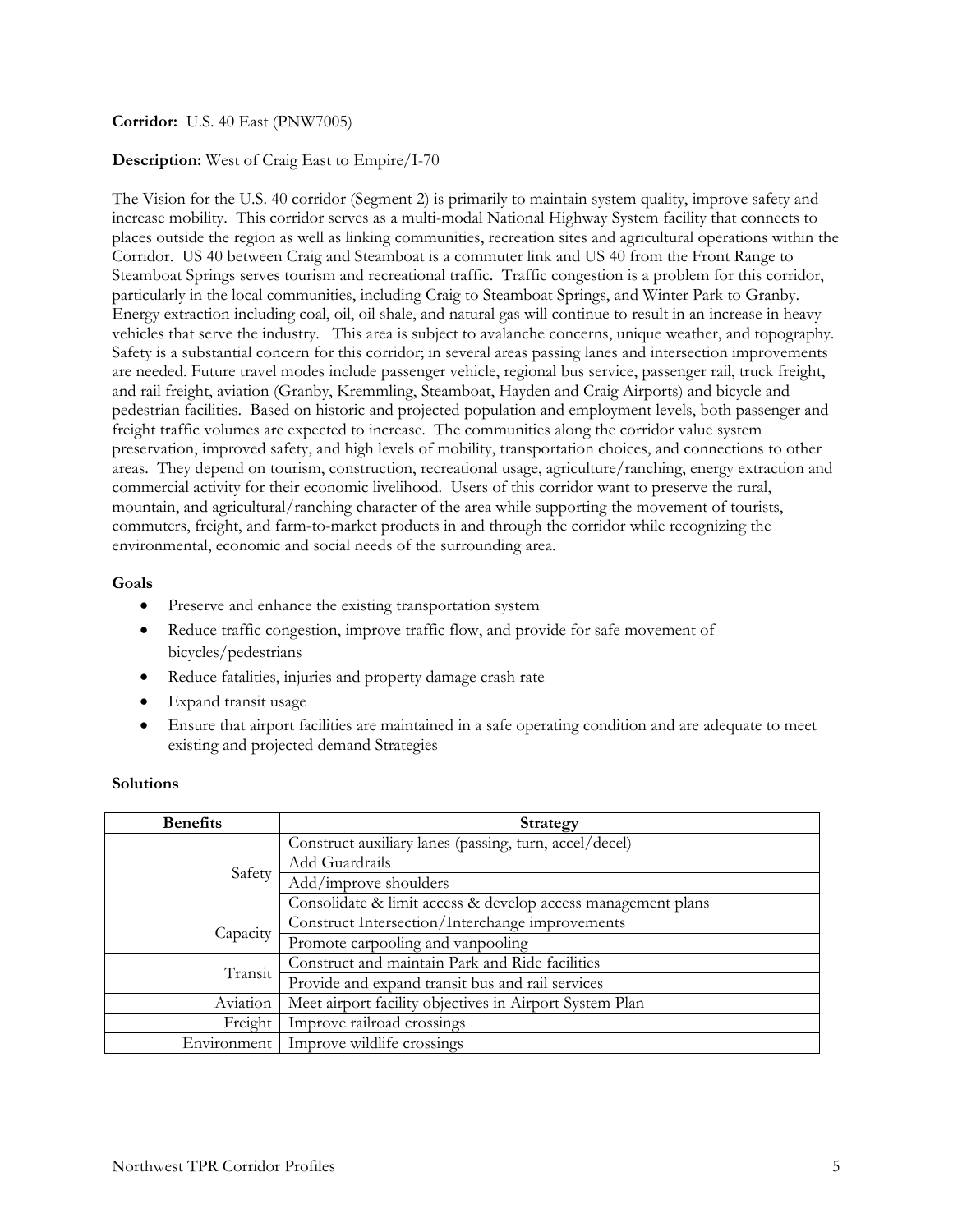# **Corridor:** U.S. 40 West (PNW7006)

# **Description:** Utah Border to West of Craig

The Vision for the U.S. 40 corridor (Segment 1) is primarily to maintain system quality, improve safety and increase mobility. Overall this corridor serves as a multi-modal National Highway System facility that provides inter/intra-regional connections to both places within and outside the region. However, Segment 1 is predominately passenger and truck traffic that is interregional /state rather than intra-regional, reflecting destinations outside the corridor. It is anticipated that energy extraction including coal, oil shale, and natural gas will result in an increase of heavy vehicles that serve the industry. As a consequence the need for adequate, 8 foot, shoulders has arisen. Future travel modes include passenger vehicle, bus (intercity and regional), expanded transit options, and truck freight. Based on historic and projected population and employment levels, both passenger and freight traffic volumes are not expected to increase significantly; however, heavy trucks related to energy extraction are expected to increase as resource development occurs. Users of the corridor value system preservation, safety, connections to other areas, and high levels of mobility. **.**

# **Goals**

- Preserve existing transportation system
- Maintain statewide transportation connections
- Improve travel reliability and improve mobility
- Reduce fatalities, injuries and property damage crash rate
- Maintain or improve pavement to optimal condition
- Expand transit usage

| <b>Benefits</b> | Strategy                                                   |
|-----------------|------------------------------------------------------------|
| Safety          | Construct auxiliary lanes (passing, turn, accel/decel)     |
|                 | Add turn lanes                                             |
|                 | Transit   Provide and expand transit bus and rail services |
|                 | System Preservation   Add surface treatment/overlays       |
|                 | Environment   Improve wildlife crossings                   |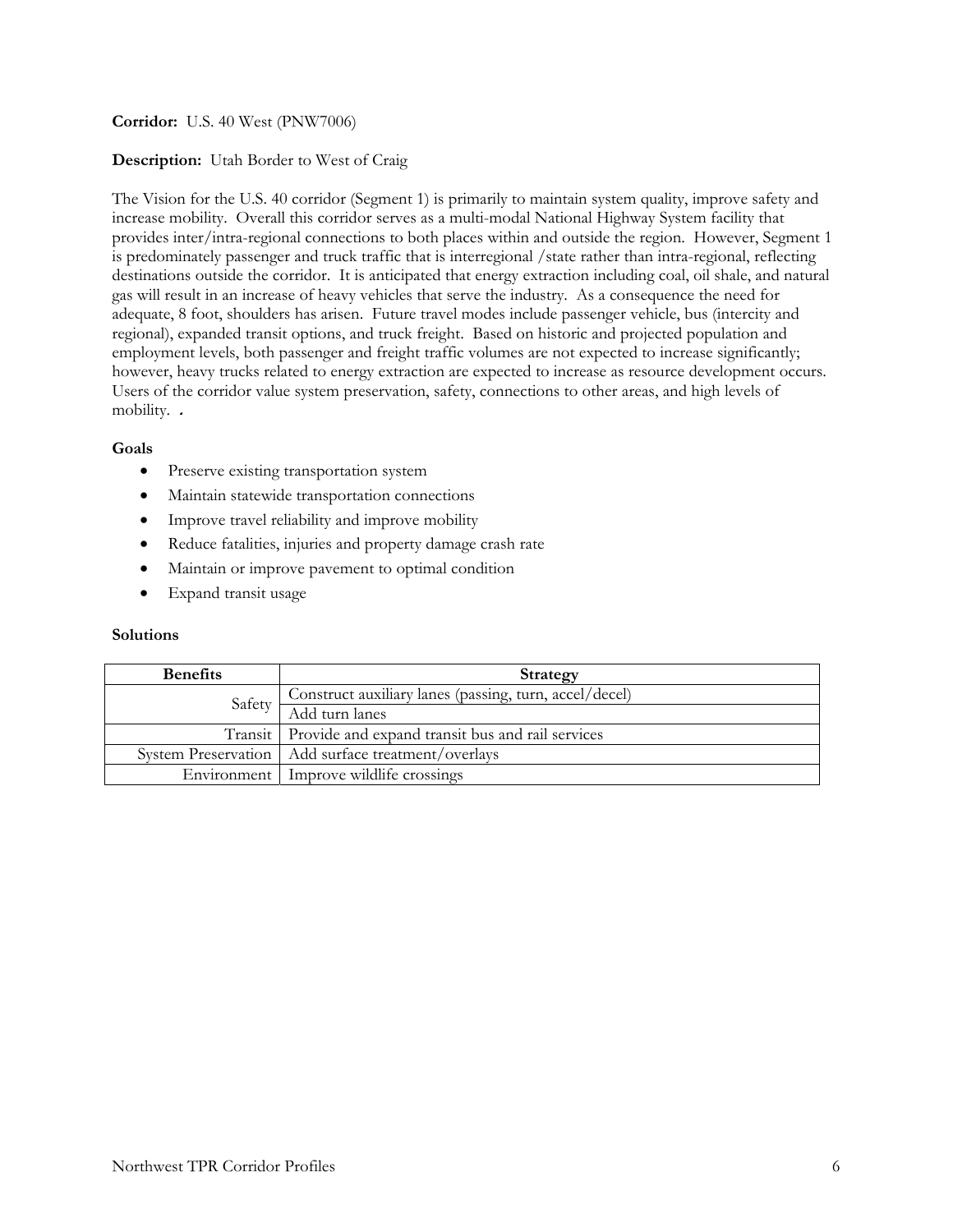## **Corridor:** SH 64 (PNW7007)

### **Description:** Dinosaur to Meeker

The Vision for the State Highway 64 corridor is primarily to maintain system quality and improve safety. This corridor serves as an intra-regional facility that provides local access as well as connecting the communities of Dinosaur, Rangely and Meeker. Energy extraction including coal, oil, oil shale, and natural gas will continue to result in an increase in heavy vehicles that serve the industry. This also will impact county roads not built for heavy truck traffic. Future travel modes include passenger vehicle, aviation (Rangely Airport) and truck freight. Based on historic and projected population and employment levels, passenger traffic and truck traffic volumes are expected to increase. The communities along the corridor value systems preservation, safety, and connections to other areas. They depend on tourism and commercial activity for their economic livelihood. Users have requested 12 foot lanes and 8 foot shoulders, reconstruction of the roadway to improve sight distances, and appropriate speed limits to promote safety and foster economic activity. Users of this corridor want to preserve the rural and mountain character of the area while supporting the movement of tourists, energy extraction, and freight in and through the corridor while recognizing the environmental, economic and social needs of the surrounding area.

### **Goals**

- Accommodate growth in freight transport
- Reduce fatalities, injuries and property damage crash rate
- Preserve and enhance the existing system
- Rehabilitate/replace deficient bridges
- Ensure airport facilities are maintained in a safe operating condition and are adequate to meet the existing and projected demands

| <b>Benefits</b>            | <b>Strategy</b>                                           |
|----------------------------|-----------------------------------------------------------|
| Safety                     | Add accel/decel lanes                                     |
|                            | Add turn lanes                                            |
|                            | Add/improve shoulders                                     |
|                            | Improve geometrics                                        |
|                            | Improve hot spots                                         |
| Capacity                   | Construct, improve and maintain the system of local roads |
| Aviation                   | Meet airport facility objectives in Airport System Plan   |
| Economic Vitality          | Coordinate transportation and land use decisions          |
| <b>System Preservation</b> | Add surface treatment/overlays                            |
|                            | Bridge repairs/replacement                                |
| Environment                | Coordinate transportation and land use decisions          |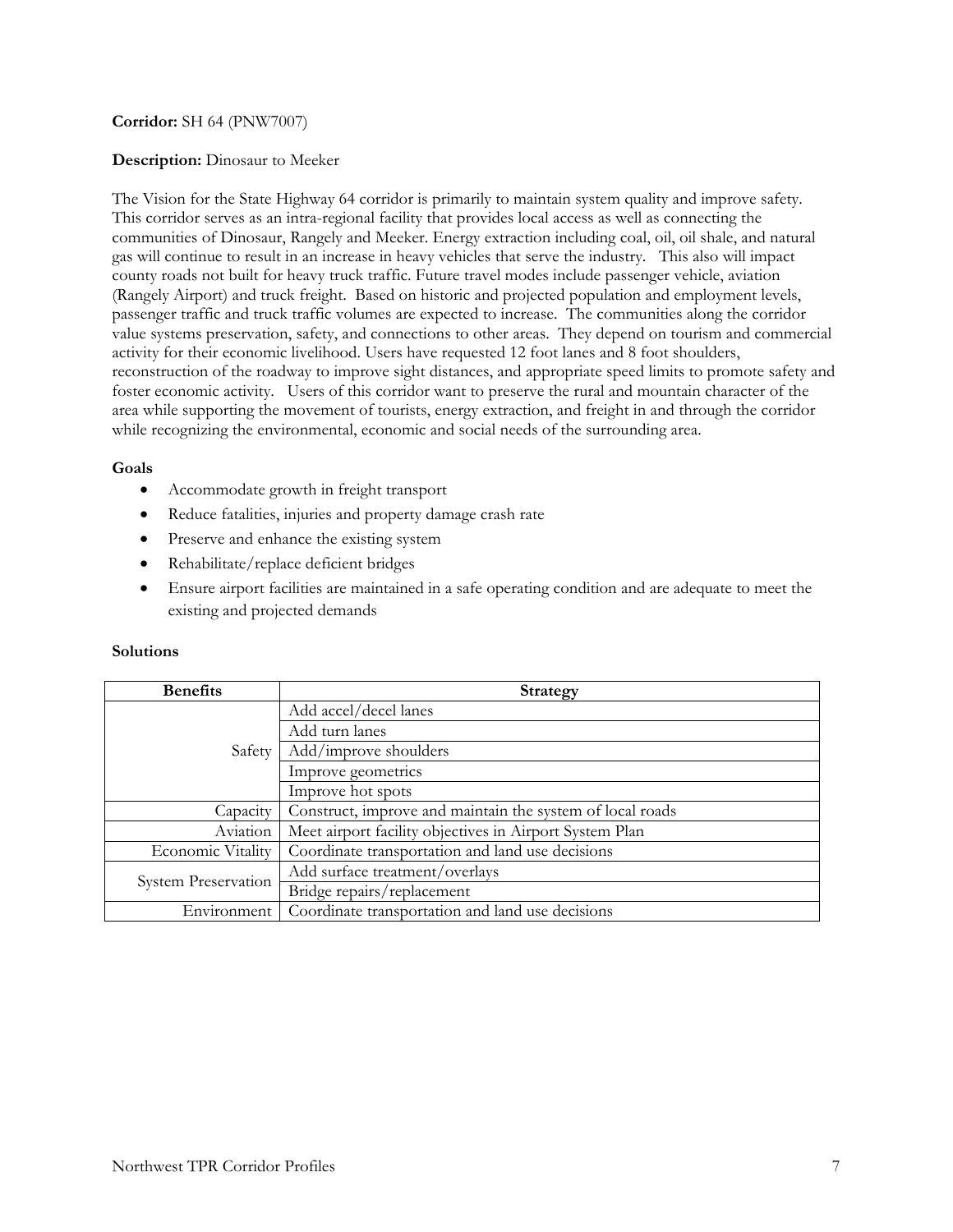# **Corridor:** SH 125 (PNW7008)

### **Description:** North of Granby to the Wyoming Border

The Vision for the State Highway 125 corridor is primarily to improve safety and maintain system quality. This corridor serves as an inter/intra-regional facility that provides local access, and makes north-south connections within the north of Granby to Wyoming line area. Also, this corridor serves as an alternate route to the Front Range when Berthoud Pass closes during the winter. Future travel modes include passenger vehicle, truck freight and aviation (Walden Airport). Based on historic and projected population and employment levels, both passenger and freight traffic volumes are expected to increase only marginally. Currently, however, the corridor is being used by heavy trucks for transporting trees killed by the recent beetle infestation. The communities along the corridor value improved safety, systems preservation and connections to other areas. They depend on tourism and agriculture/ranching for their economic livelihood. Users of this corridor want to preserve the rural and mountain character of the area while supporting the movement of tourists and farm to market products within and through the corridor while recognizing the environmental, economic and social needs of the surrounding area.

## **Goals**

- Support recreation travel
- Reduce fatalities, injuries and property damage crash rate
- Preserve and enhance the existing transportation system
- Provide for tourist friendly travel
- Ensure that airport facilities are maintained in a safe operating condition and are adequate to meet the existing and projected demands

| <b>Benefits</b>            | <b>Strategy</b>                                         |
|----------------------------|---------------------------------------------------------|
| Safety                     | Add/improve shoulders                                   |
|                            | Improve geometrics                                      |
|                            | Improve hot spots                                       |
| Aviation                   | Meet airport facility objectives in Airport System Plan |
| <b>System Preservation</b> | Add surface treatment/overlays                          |
|                            | Bridge repairs/replacement                              |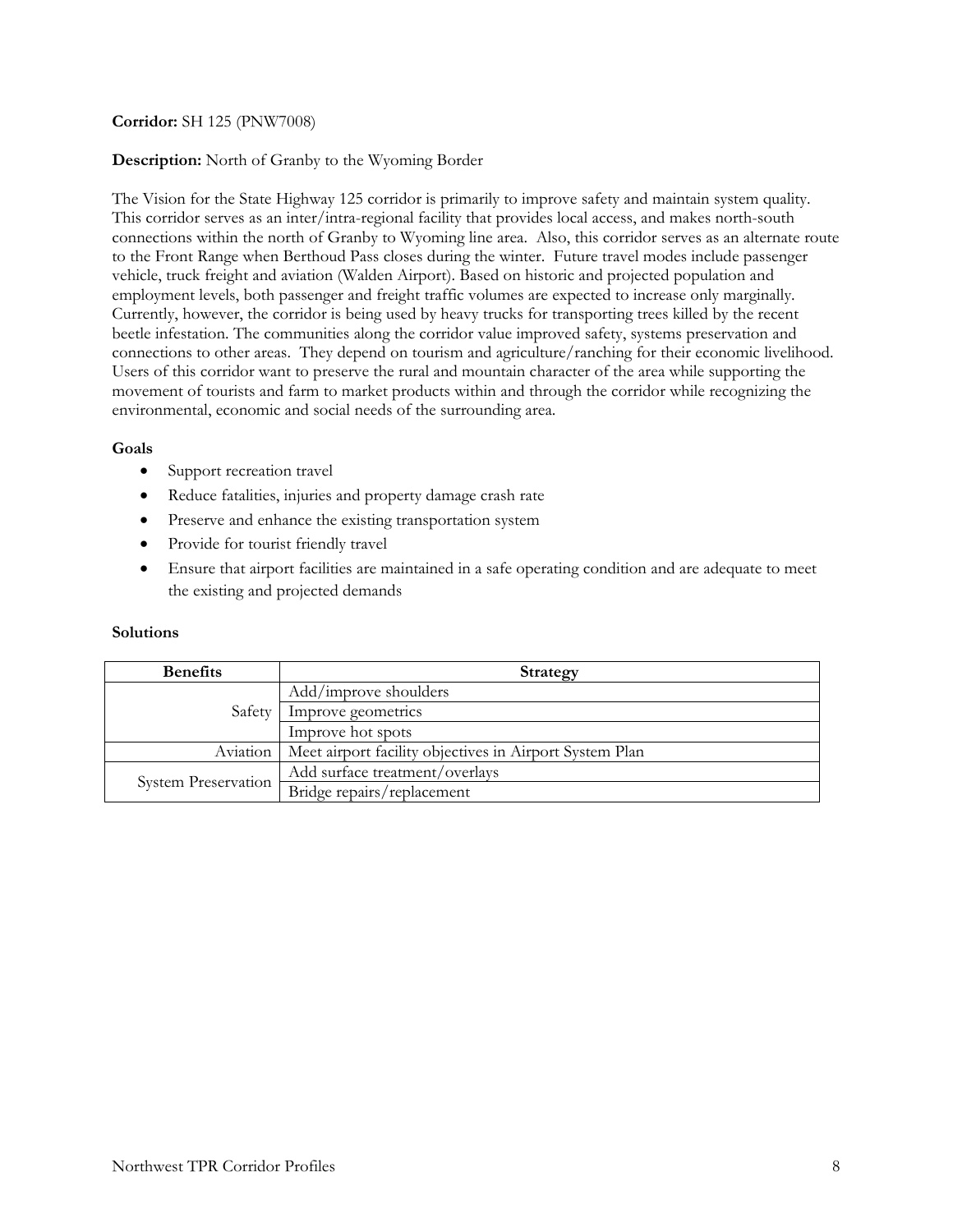**Corridor:** SH 127 (PNW7009)

**Description:** Northeast of Walden to the Wyoming Border

The Vision for the State Highway 127 corridor is primarily to improve safety and to maintain system quality. This corridor serves as an intra-regional facility that provides local access. Future travel modes include passenger vehicle and truck freight. Based on historic and projected population and employment levels, both passenger and freight traffic volumes are expected to marginally increase. The communities along the corridor value safety and system preservation. They depend on tourism and agriculture/ranching for their economic livelihood. Users of this corridor want to preserve the rural and mountain character of the area while supporting the movement of tourists, freight, and farm-to-market products in and through the corridor while recognizing the environmental, economic and social needs of the surrounding area.

# **Goals**

- Reduce fatalities, injuries and property damage crash rate
- Support recreation travel
- Provide for tourist-friendly travel
- Eliminate shoulder deficiencies
- Preserve the existing transportation system

| <b>Benefits</b> | <b>Strategy</b>       |
|-----------------|-----------------------|
|                 | Add/improve shoulders |
| Safetv          | Improve geometrics    |
|                 | Improve hot spots     |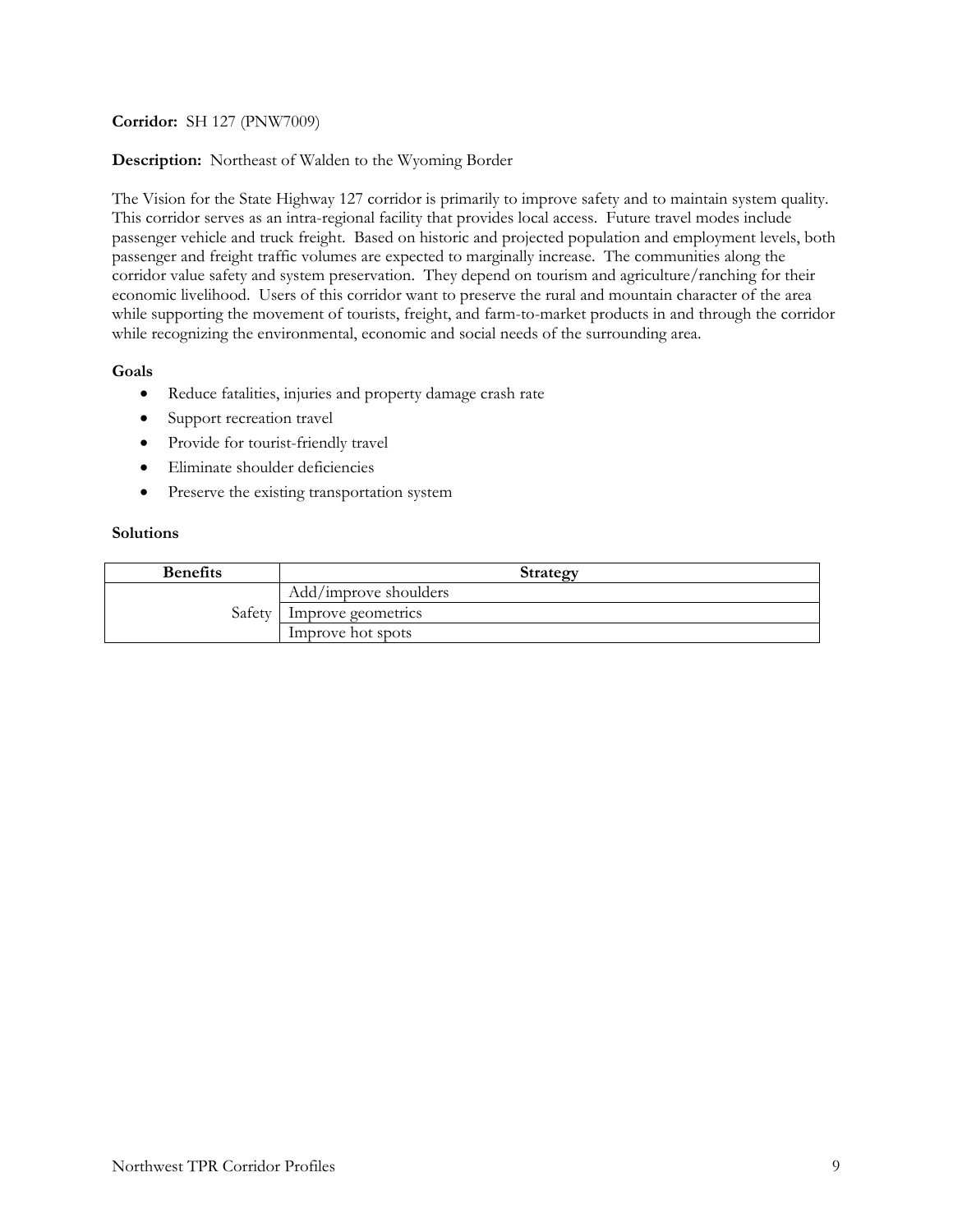## **Corridor:** SH 131 (PNW7010)

### **Description:** Wolcott North to Steamboat Springs/U.S. 40

The Vision for the State Highway 131 corridor is primarily to improve safety and maintain system quality as well as to increase mobility. This corridor serves as a local commuter corridor and as an inter/intra-regional facility that connects to places outside the region including an alternative north-south route from I-70 to the recreational facilities within the Steamboat Springs area. Additionally, this corridor serves as a potential link to transit/ future rail artery along I-70. Year round commuter traffic between Steamboat Springs, Stagecoach, Oak Creek, and Yampa has increased, producing congestion at peak times. This corridor serves as an alternate route during I-70 closures and users have requested 8-foot shoulders and passing lanes for safety considerations. Future travel modes include passenger vehicle, truck freight, **bus (regional)**, passenger rail and expanded transit usage. Based on historic and projected population and employment levels, passenger traffic and freight volumes are expected to increase as residential sites and recreational facilities are developed or expanded. The communities along the corridor value improved safety, system preservation, high levels of mobility and connections to other areas. They depend on tourism and commercial activity for their economic livelihood. Users of this corridor want to preserve the rural and mountain character of the area while supporting the movement of tourists, commuters, and freight in and through the corridor while recognizing the environmental, economic and social needs of the surrounding area.

#### **Goals**

- Support commuter and recreation travel
- Accommodate growth in freight transport
- Reduce fatalities, injuries and property damage crash rate
- Preserve and enhance the existing transportation system
- Expand transit usage

| <b>Benefits</b>            | <b>Strategy</b>                         |
|----------------------------|-----------------------------------------|
|                            | Add turn lanes                          |
|                            | Add/improve shoulders                   |
| Safety                     | Improve geometrics                      |
|                            | Improve hot spots                       |
| Capacity                   | Promote carpooling and vanpooling       |
| Transit                    | Promote passenger rail                  |
|                            | Provide and expand transit bus services |
| <b>System Preservation</b> | Add surface treatment/overlays          |
|                            | Bridge repairs/replacement              |
| Environment                | Improve wildlife crossings              |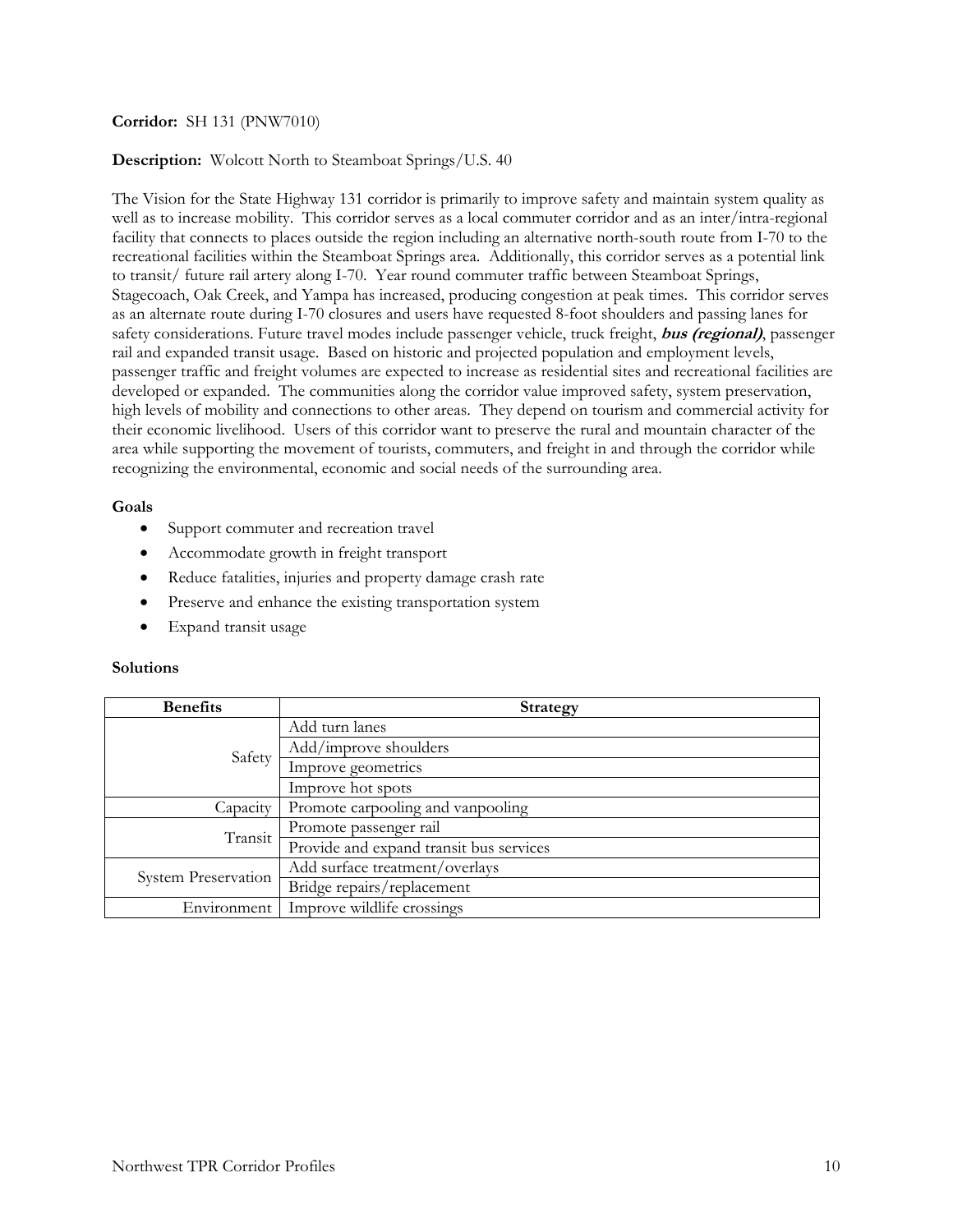# **Corridor:** SH 134 (PNW7011)

## **Description:** Gore Pass, US 40 to SH 131

The Vision for the State Highway 134 corridor is primarily to maintain system quality and improve safety. This corridor primarily serves as a connecting facility linking SH 131 with US 40 as well as providing access to public lands. This is corridor is also an alternate route when I-70 and Rabbit Ears Pass are closed. However, if and when Rabbit Ears Pass is closed this corridor needs to be cleared for safe travel. Future travel modes include bus (regional), passenger and recreational vehicles. Based on historic and projected population and employment levels, passenger and freight traffic volumes are expected to marginally increase. The communities within the TPR value systems preservation, safety and connections to other areas. They depend on tourism and recreational usage for their economic livelihood. Users of this corridor want to preserve the rural and mountain character of the area while supporting the movement of tourists and access to recreation areas while recognizing the environmental, economic and social needs of the surrounding area.

## **Goals**

- Support recreation travel
- Reduce fatalities, injuries and property damage crash rate
- Preserve and enhance the existing transportation system
- Improve access to public lands

| <b>Benefits</b> | <b>Strategy</b>                                      |
|-----------------|------------------------------------------------------|
| Safety          | Add/improve shoulders                                |
|                 | Improve hot spots                                    |
|                 | System Preservation   Add surface treatment/overlays |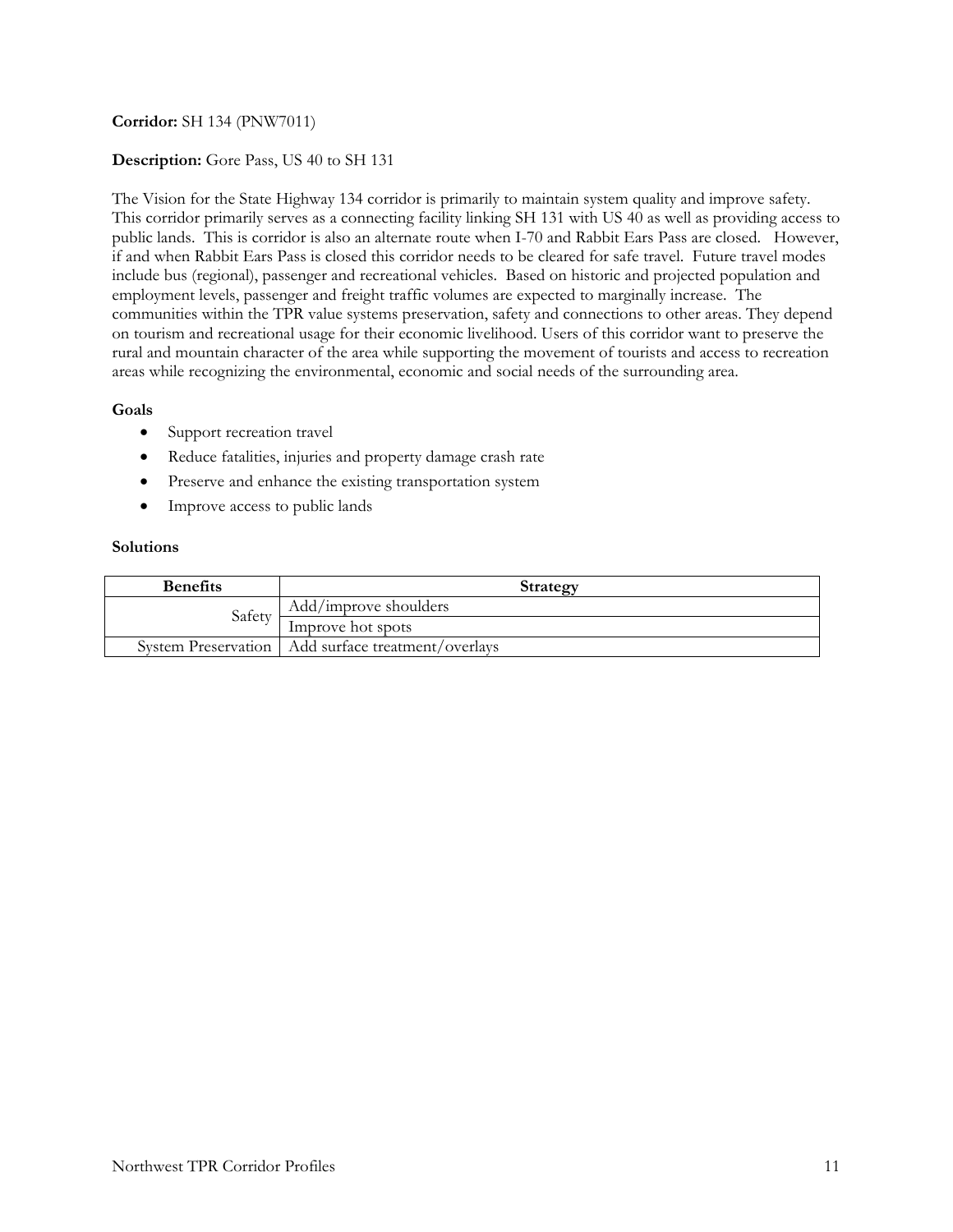## **Corridor:** SH 139 (PNW7012)

## **Description:** Loma North to Rangely

The Vision for the State Highway 139 corridor is primarily to improve safety. This corridor serves as an inter/intra-regional facility that connects to places both within and outside the region, including a direct connection to I-70. Energy extraction including coal, oil, oil shale, and natural gas will continue to result in an increase in heavy vehicles that serve the industry. Since energy development is relevant along corridor, users have requested 14 foot lanes with 6 foot shoulders. Future travel modes include passenger vehicle and truck freight. Based on historic and projected population and employment levels, passenger traffic volumes are expected to only marginally increase while freight volumes will increase substantially. The communities along the corridor value system preservation, safety, and connections to other areas. They depend on tourism recreation and commercial activity for their economic livelihood. Users of this corridor want to preserve the rural and mountain character of the area while supporting the movement of tourists, access to recreation sites, the movement of freight, and energy extraction, in and through the corridor while recognizing the environmental, economic and social needs of the surrounding area.

### **Goals**

- Support recreation travel
- Accommodate growth in freight transport
- Preserve and enhance the existing transportation system, and coordinate transportation and land use decisions
- Maintain or improve pavement to optimal condition
- Reduce fatalities, injuries and property damage crash rate

| <b>Benefits</b>     | <b>Strategy</b>                                         |
|---------------------|---------------------------------------------------------|
|                     | Add accel/decel lanes                                   |
|                     | Add passing lanes                                       |
| Safety              | Add turn lanes                                          |
|                     | Add/improve shoulders                                   |
|                     | Improve geometrics                                      |
|                     | Improve hot spots                                       |
| Aviation            | Meet airport facility objectives in Airport System Plan |
| System Preservation | Add surface treatment/overlays                          |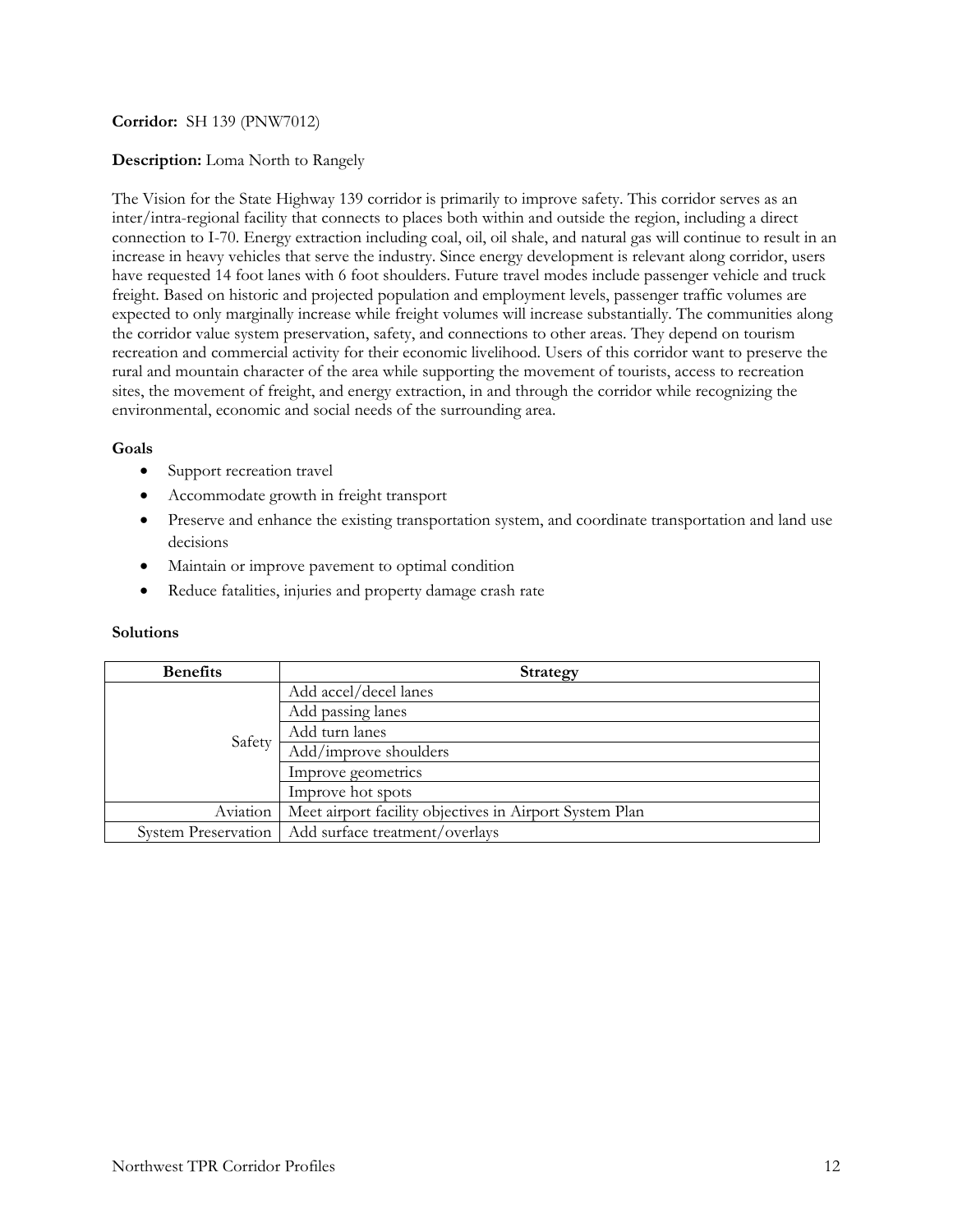# **Corridor:** SH 317 (PNW7013)

## **Description:** Hamilton to Pagoda

The Vision for the State Highway 317 corridor is primarily to maintain system quality and to improve safety. This corridor serves as a local facility providing local access to recreational sites and public lands. Future travel modes include passenger and recreational vehicles. Based on historic and projected population and employment levels, both passenger and freight traffic volumes are expected to only minimally increase. Residents of the TPR value system preservation and safety. They depend on tourism, agriculture and recreational usage for their economic livelihood. Users of this corridor want to preserve the rural and mountain character of the area while supporting the movement of tourists and recreational users in and through the corridor while recognizing the environmental, economic and social needs of the surrounding area.

## **Goals**

- Support recreation travel
- Provide for tourist-friendly travel
- Preserve and enhance the existing transportation system
- Improve access to public lands

| <b>Benefits</b>            | <b>Strategy</b>                |
|----------------------------|--------------------------------|
| Safety                     | Add/improve shoulders          |
|                            | Improve geometrics             |
|                            | Improve hot spots              |
| <b>System Preservation</b> | Add surface treatment/overlays |
|                            | Bridge repairs/replacement     |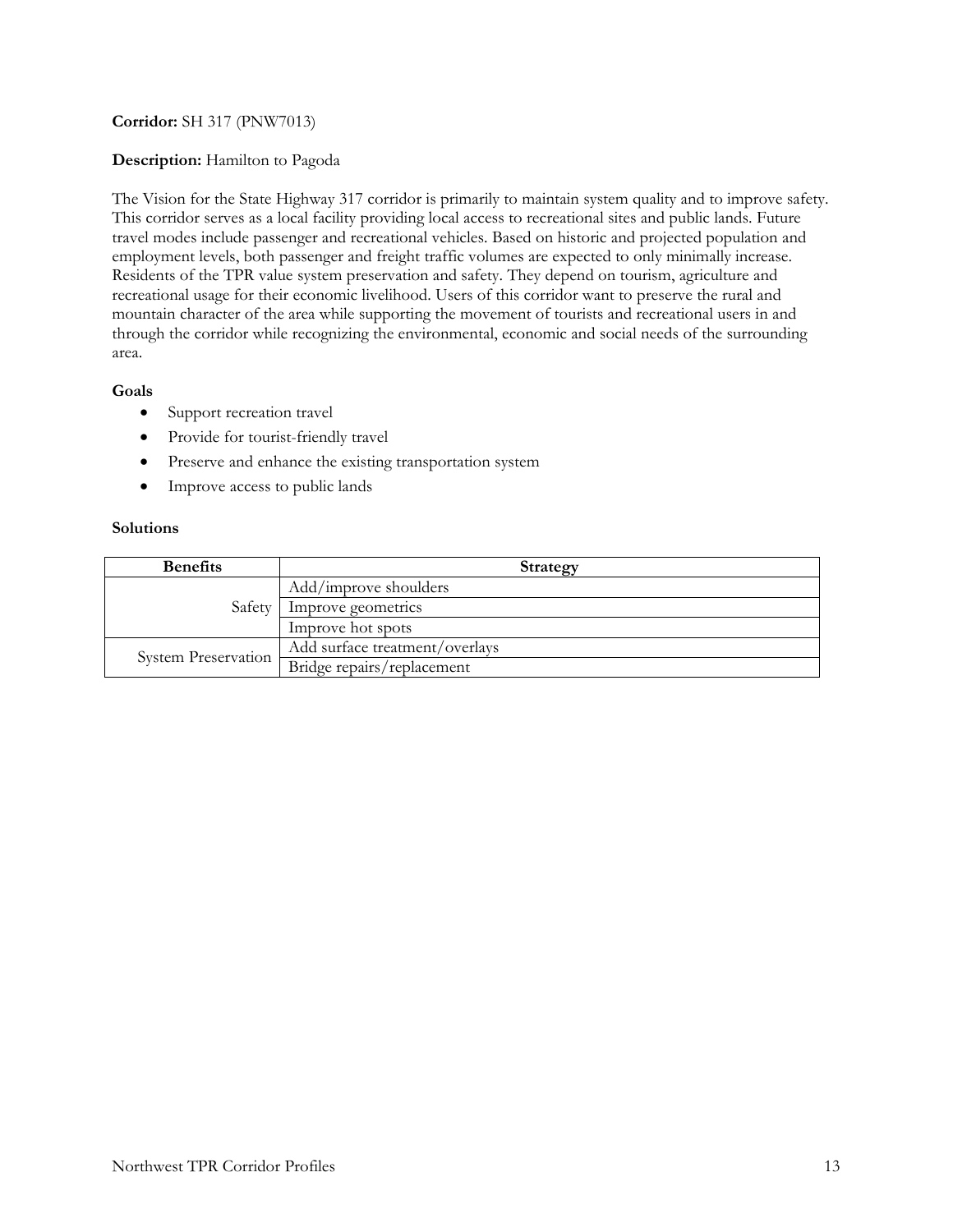# **Corridor:** SH 318 (PNW7014)

## **Description:** Utah Border to the Junction with U.S. 40

The Vision for the State Highway 318 corridor is primarily to maintain system quality as well as to improve safety and to increase mobility. This corridor serves as a multi-modal local facility, connects to places outside the region, and makes east-west connections within the northwest portion of the TPR area. Future travel modes include passenger vehicle. The transportation system in the area primarily serves towns, cities, and destinations within the corridor as well as destinations outside of the corridor. Based on historic and projected population and employment levels, both passenger and freight traffic volumes are expected to stay the same. Residents of the TPR value system preservation and safety. They have identified the need for adding and widening shoulders. They depend on tourism and commercial activity for their economic livelihood. Users of this corridor want to preserve the rural and mountain character of the area while supporting the movement of tourist's freight and recreational users within and through the corridor while recognizing the environmental, economic and social needs of the surrounding area.

## **Goals**

- Preserve and enhance the existing transportation system
- Improve access to public lands
- Support recreational travel

| <b>Benefits</b> | Strategy                                             |
|-----------------|------------------------------------------------------|
| Safety          | Add/improve shoulders                                |
|                 | Improve geometrics                                   |
|                 | Improve hot spots                                    |
|                 | System Preservation   Add surface treatment/overlays |